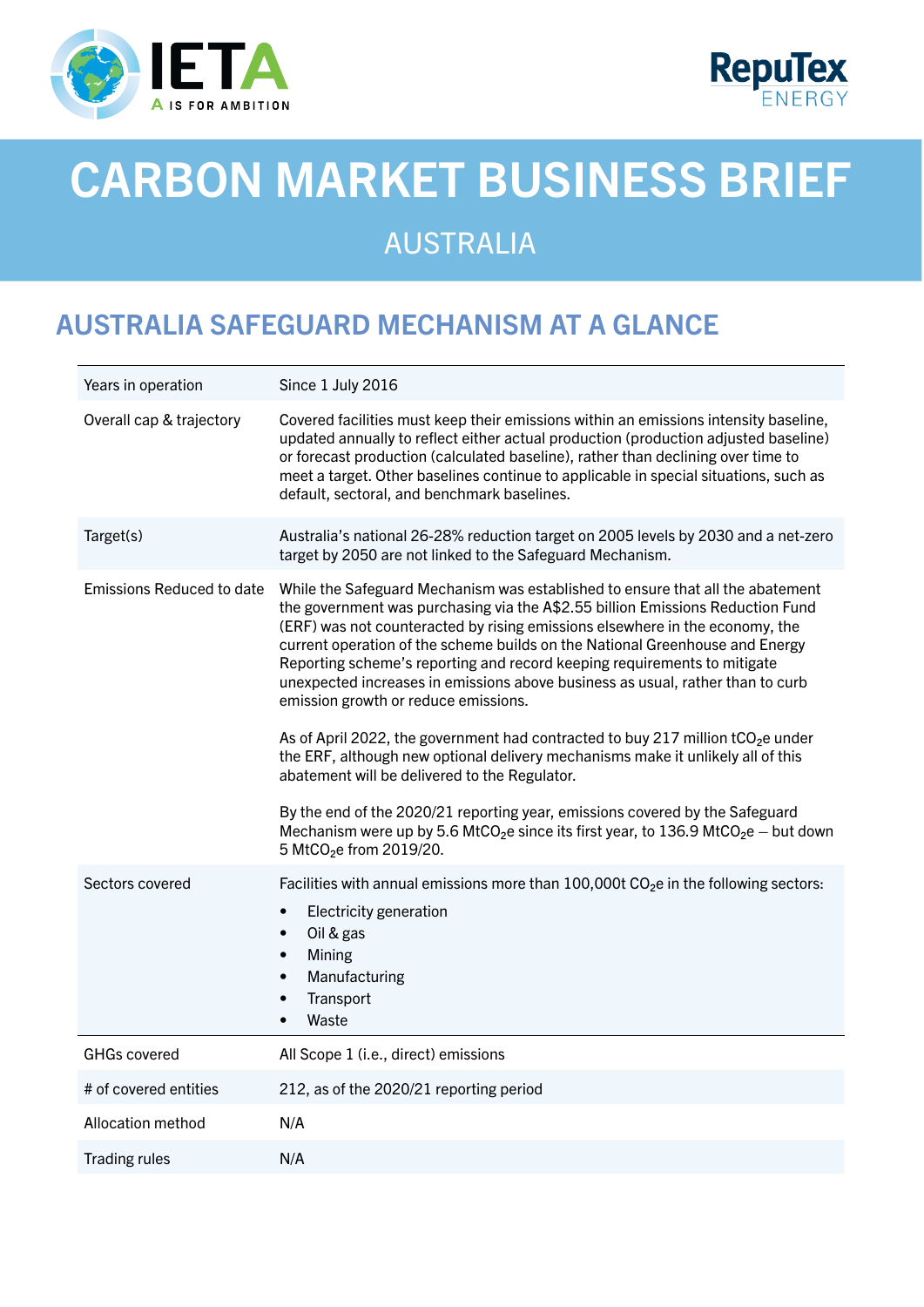| Use of offsets and linking      | Firms can use Australian carbon credit units (ACCUs) for emissions in excess of<br>their baseline.                                                                                                                         |
|---------------------------------|----------------------------------------------------------------------------------------------------------------------------------------------------------------------------------------------------------------------------|
|                                 | The government is also looking to create a crediting programme for firms which<br>employ innovative low-carbon technology to beat their baseline, outside of the ERF.                                                      |
| Other features                  | Firms can apply for a multi-year monitoring period, under which they can exceed<br>their baseline in one year, enabling them to average emissions over a two- or three-<br>year period to mitigate compliance liabilities. |
| Penalties for<br>non-compliance | N/A                                                                                                                                                                                                                        |
| Use of revenues                 | N/A                                                                                                                                                                                                                        |

#### MAJOR DEVELOPMENTS

At the Glasgow climate talks in November 2021, the government announced that it is developing a bilateral offset system, called the Indo-Pacific Carbon Offset Scheme, targeting the creation of emission reduction projects in its Pacific neighbours under Article 6 of the Paris Agreement. The A\$104 million scheme was announced to run for 10 years and will also support institutional capacity-building in partner countries, including developing national policy frameworks.

The future direction for Australia's climate policy was unclear at the time of writing, as the country's federal election was scheduled for 21 May 2022. The opposition Labor Party has pledged to change the Safeguard Mechanism's settings into a more traditional baseline-and-credit system to ensure covered facilities gradually become more accountable for their emissions, while neither party to the incumbent Liberal-National Coalition government has a similar policy in its election plans.

In early March 2022, the government announced a new process would be developed to allow contract holders scheduled to deliver ACCUs to the Regulator via the ERF to exit those contracts, effectively removing the largest source of firm ACCU demand from the market. Around the same time, renewed criticism of early projects developed under the ERF has alleged that a large share lack integrity, which the Clean Energy Regulator rejects, prompting calls for an independent investigation.

#### MARKET COMMENTARY



LEGEND:

**ACCU** daily spot price

**Average ERF auction** price from last auction